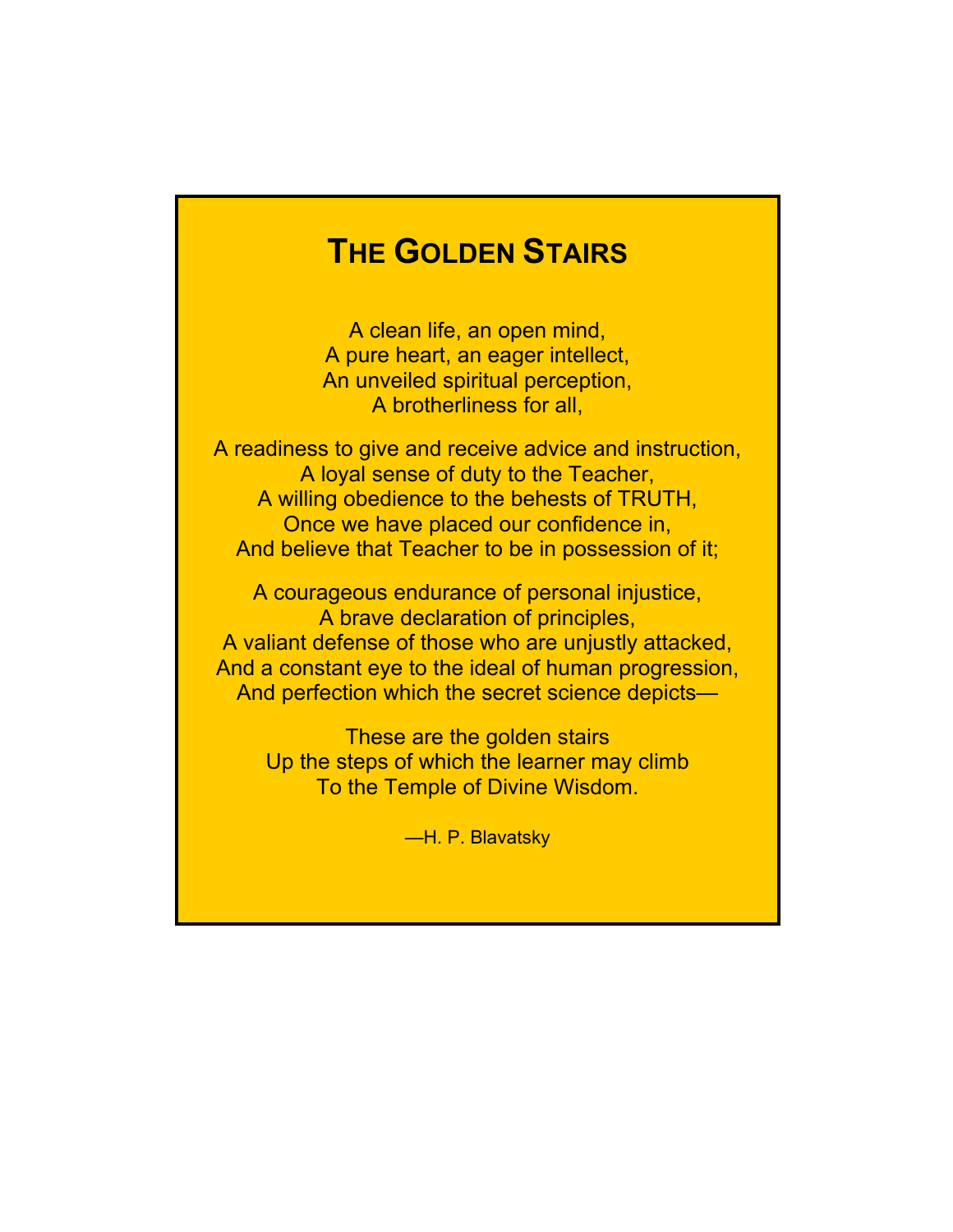## **THE GOLDEN STAIRS: A COMMENTARY \***

### By Sidney A. Сооk

If there is one thing more than any other on which members of the several Theosophical Societies are of one mind, it is that H. P. Blavatsky—beyond the norm of her time or of ours—had won access to the knowledge of some of Nature's basic laws and of mankind's nature and destiny. This knowledge and the powers that go with its winning, not simply its acquisition by the mind, she demonstrated and told, and what she told rings true. For she taught that there was no easy path to the knowledge, and that truth could be known and wisdom achieved only through noble living and courageous service to mankind.

Among the directions that she left for this noble and courageous path is the statement that is known as "The Golden Stairs," by which progress could be made through human experience until humanity acquired divine knowledge and shared the wisdom of the Gods.

1. A clean life

.

- 2. An open mind
- 3. A pure heart

 $\overline{a}$ 

- 4. An eager intellect
- 5. An unveiled spiritual perception
- 6. A brotherliness for all
- 7. A readiness to give and receive advice and instruction
- 8. A loyal sense of duty to the teacher
- 9. A willing obedience to the behests of Truth
- 10. A courageous endurance of personal injustice
- 11. A brave declaration of principles
- 12. A valiant defense of those who are unjustly attacked
- 13. A constant eye to the ideal of human progression and perfection

<sup>\*</sup> Published in 1958 by The Theosophical Press. Edited by the Department of Education, 2006.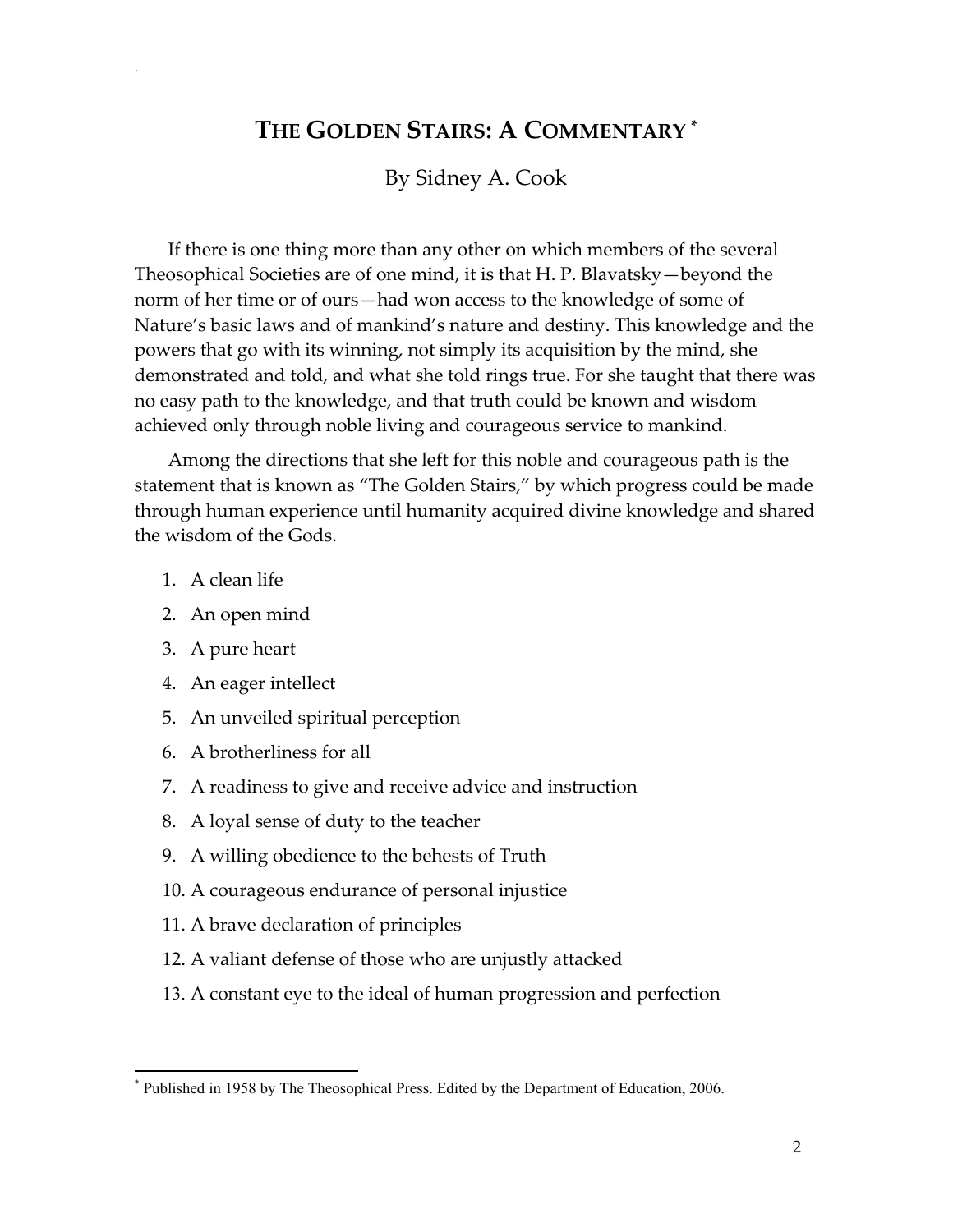In the Golden Stairs, H. P. Blavatsky gives us thirteen points, or thirteen steps up the stairs to be mounted. And it should not surprise us if we find that HPB has given us much more than a random list of steps or stages. Does not the fact that she names them a stairway suggest that there must be order and sequence to the steps on the stairs; that the stairway has structure and form and that every step must therefore be trodden in its proper turn? Is there not a suggestion in this idea that no step can be omitted if we would climb to the top, that none can be taken out of order, that it is indeed a stairway, not in symbolic language only, but in actual living fact?

Now if we find on intuitive analysis that the Golden Stairs have such structure and the steps such sequence, some enhancement of our understanding of HPB's stature will surely follow. We shall appreciate even more deeply that she not only brought us the knowledge that humanity is not of the dust, that we are bound for the heights, but teaches us rightly that true knowledge and true living go together. Theosophy will mean more to us as we find meanings within meanings, and as we learn that HPB not only tells us of the mechanism of the universe, its laws, and those of consciousness, the principles of science and philosophy of the Secret Doctrine, but she gives **H. P. Blavatsky** 

.



us precepts and detailed instruction, the key to living that will make this knowledge our own as we tread the Golden Stairs.

Golden with pure and shining and untarnishable principles, the stairway stands. Golden and glorious will be the result of the treading of the stairway though rough-hewn and difficult each step may appear to the climber. But each must be taken sequentially, one by one. There can be no omissions, no acrobatic feats by which any can be by-passed. It is indeed a stairway, an evolutionary way. "Up the steps of which" is HPB's own descriptive phrase.

If we can trace the structure and see an order to the steps, then the stairway will take on new meaning and value. And there will be fascination in the discovery of teachings within teachings, new wisdom disclosed in HPB's abstruse phrases. The Golden Stairs may become, not merely a list of rules, but a way of life with infinite values in the study of each step.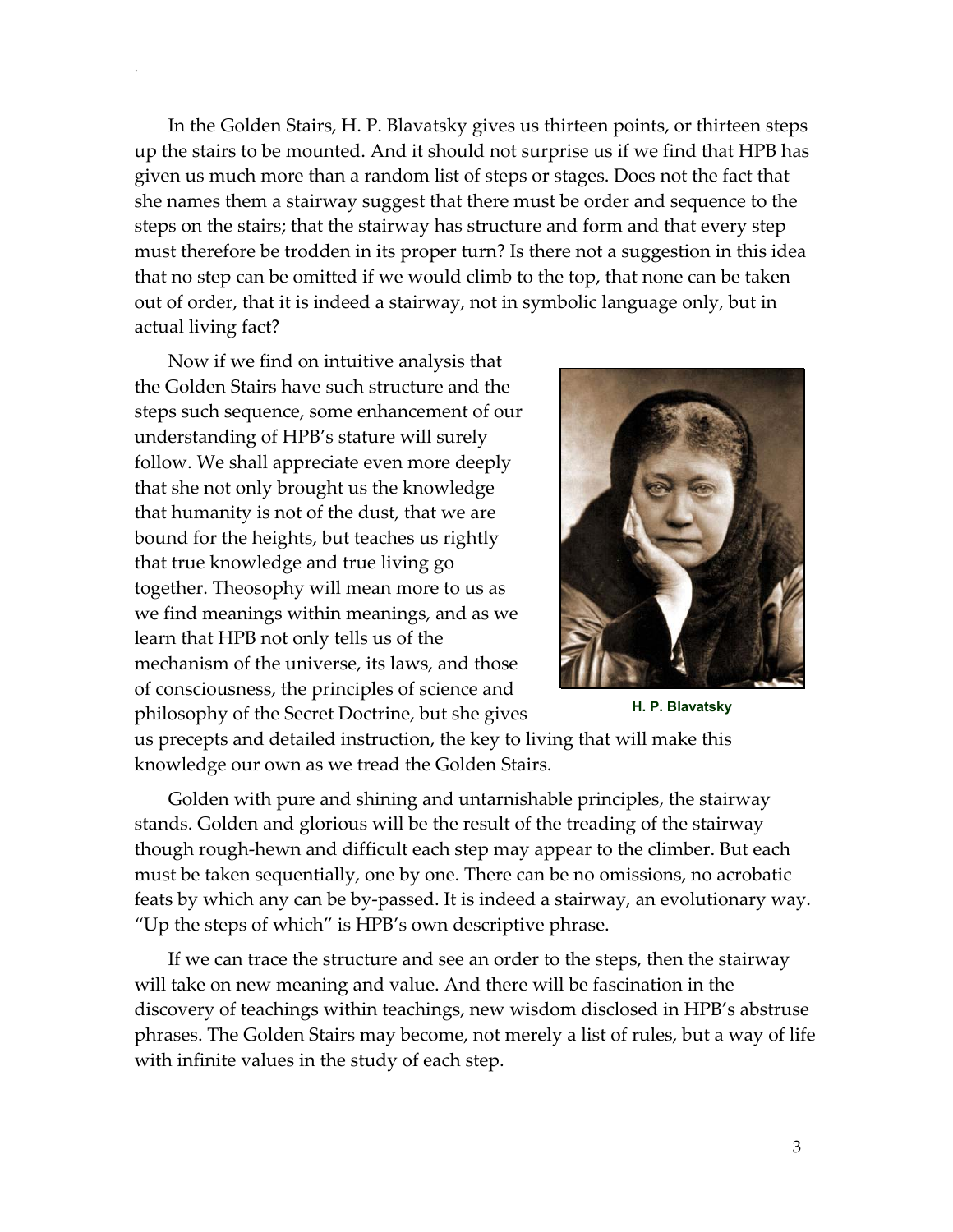Let us first take a quick overall glance at this Golden Stairway consisting of thirteen steps. Later we will examine each of them in some detail.

1. A clean life

.

- 2. An open mind
- 3. A pure heart
- 4. An eager intellect

We immediately recognize these first four steps as describing a high standard of human development and self-control such as men and women attain without special guidance, in ordinary cultured and ethical living. Cleanliness, openness of mind, purity of heart, and eagerness of intellectual search are characteristic of many thousands of people everywhere in the world, many whom we all know.

The four qualifications are all associated with the development and control of our mental, emotional, and physical nature and they are of that order attainable without any special guidance, or knowledge of, or contact with the Wisdom teachings. However, they are prerequisites for the fifth step, the unveiling.

5. An unveiled spiritual perception

Here comes the perception, the recognition that there is something more: a Self in man, a plan in Nature for him, a vision of a larger purpose in life. We will return to the consideration of the special significance of each step and its relationship to those that follow.

- 6. A brotherliness for all
- 7. A readiness to give and receive advice and instruction
- 8. A loyal sense of duty to the teacher
- 9. A willing obedience to the behests of truth

Referring back, we find that the first four steps were all descriptive of the well-rounded qualities of our lesser self. They were personal qualifications.

Then in the fifth step comes the vision of the greater.

Now in the next four steps we find expressions of relationship—brotherliness, giving, receiving, advice, instruction, duty, and obedience. These are not unilateral conditions, but conditions of relationship, involving other people.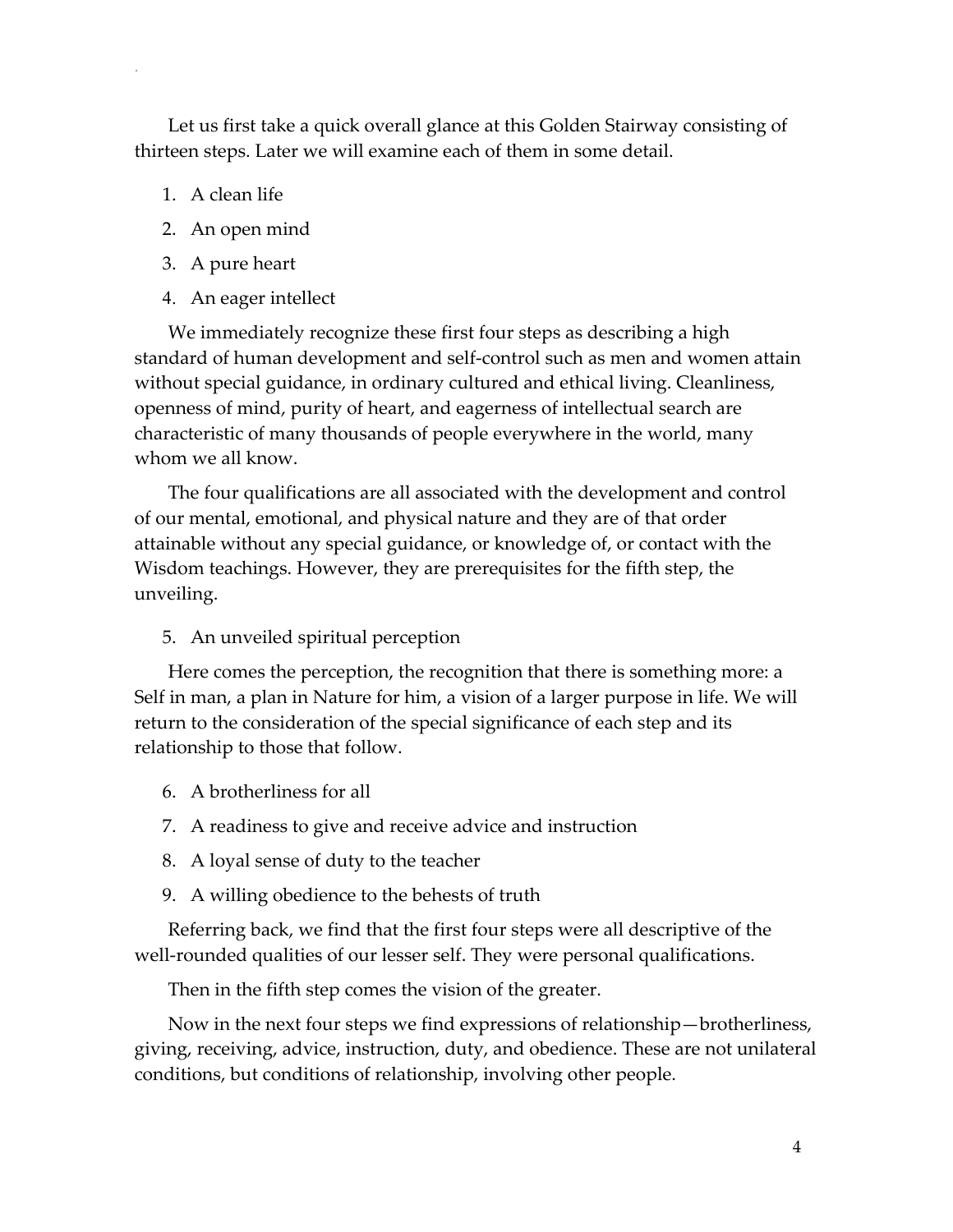The final four of the thirteen steps of the Stairs are given as:

10. A courageous endurance of personal injustice

11. A brave declaration of principles

12. A valiant defense of those who are unjustly attacked

13. A constant eye to the ideal of human progression and perfection

These four also fall into a group for each constitutes an expression, not of relationship but again of the Self, but now calling upon the Higher Self. The qualities are endurance, bravery in support of principles, opposition to injustice, an eye to the Great Plan—all expressions of the Self in action and service.

And so we have:

.

1 to 4: Preparation

5: The unveiling and the vision

6 to 9: Relationship and training

10 to 13: The discovery and release of the Self in enlightened action

So far we have discovered some meaning to the grouping, some significance to the order and to the sequence of the steps on the stairway. Let us now examine them in more detail and we may find still other evidences of ordered structure.

#### **1. A clean life**

This, in our fullest understanding of it, is a required basic quality for all inner development. It constitutes a standard to be attained in the ordinary course of evolutionary movement, of unawakened progress through the evolutionary urge without any particularly conscious co-operative effort. It signifies a degree of attainment that is perhaps ordinarily understood by the term *good citizenship*. A clean life implies, not necessarily the attainment of intellectual heights or a rounded perfection of character, but that crudeness is replaced by goodness and what may be called magnetic cleanliness. It is not descriptive of the person in whom the baser urges of human nature still find expression, but of those who have reached a standard of human conduct and attitude that can become the foundation for inner spiritual development, a condition acquired through unawakened evolutionary progress to the point where conscious effort and intent can be brought to bear. If we examine the basic meaning of "a clean life" we find that "clean" is derived from an old Anglo-Saxon word meaning clear or pure. And I think of water, clear and pure in the sunshine, and of a clean life as one that if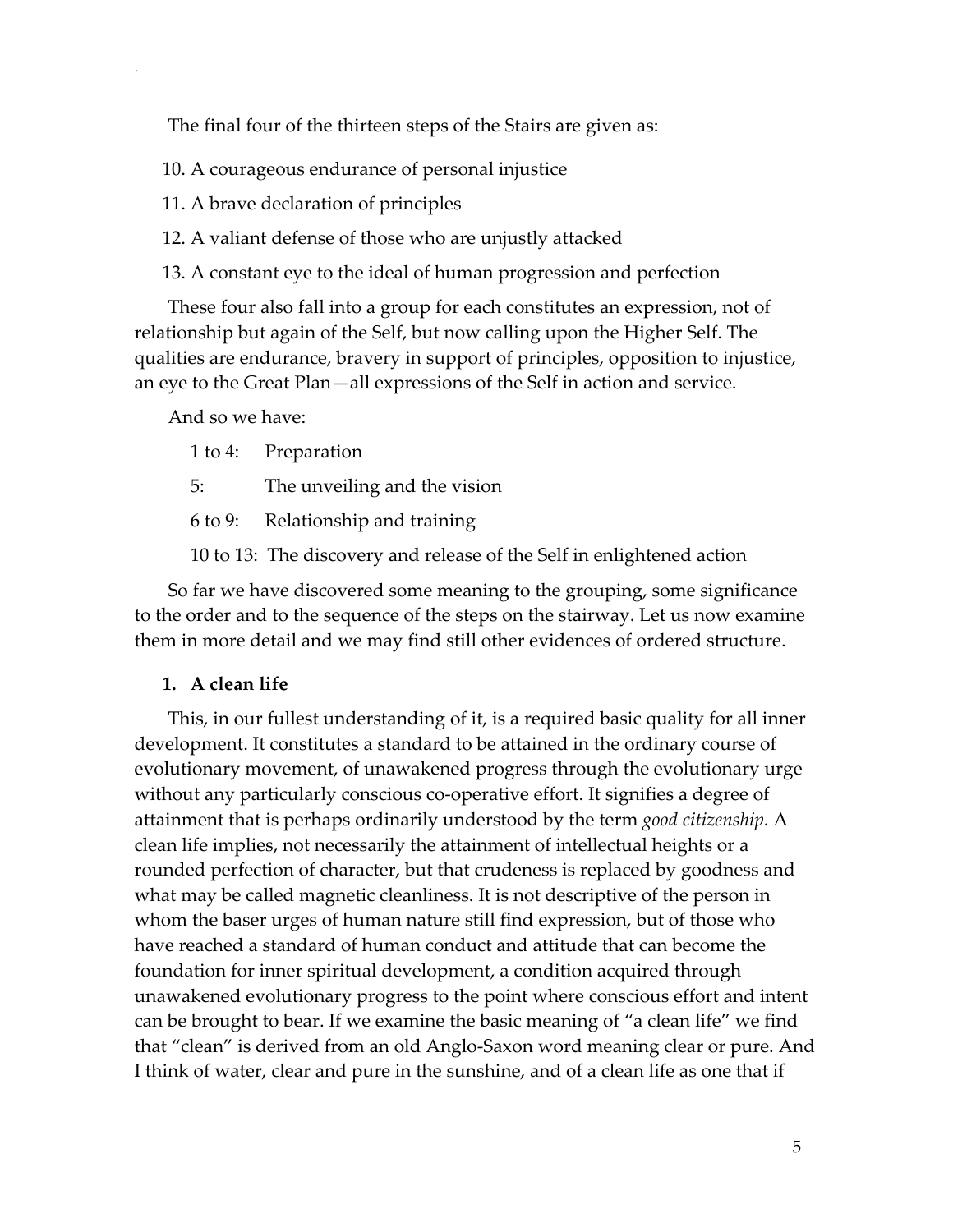flooded with light would disclose nothing to cause any degree of shame to one's self or to another.

A clean life makes the unclean unwelcome. It involves inner and outer physical cleanliness with none of the toxins of excess; no response to the emotionally unclean, the distortions of so-called art; a mind unretentive of the foul and in which the unclean finds no sustenance.

The keyword is *preparation*. It is a life unselfconsciously prepared, brought to a stage of cleanliness and good citizenship as evolution in due season prepares all her children to step forth in self-conscious development. Unaided evolution brings us to this broad platform from which to take off on our conscious way.

#### **2. An open mind**

.

Here begins a co-operative growth. Hitherto evolution, without our conscious aid or understanding, has created a clean life and developed a capacity for conscious self-control. Here is an advance; here prejudices, preconceptions and fixations of mind have to be dealt with. *Reception* seems to be the keyword, the opening of the mind to permit examination of the new and possibly conflicting idea, which heretofore might automatically have been disregarded; examination, not for acceptance because of automatic fitting into long-established mental grooves, nor for rejection because of failure to fit. Blind acceptance or blind rejection is no indication that the grooves are either rightly or wrongly shaped or worn. Some new idea may be contrary to our principles. Yet it should be examined and the principles reviewed, for even a principle may evolve and what is principle now, in the light of broadened view and greater wisdom, may prove less than eternal. Lesser principles must be replaced by larger, wider and possibly more inclusive principles. All this must be consciously undertaken for the development of the open mind as a step on the Golden Stairs.

To invite challenge, to invite doubt, does not mean life in constant uncertainty but in constant search with the certainties held lightly enough to let more knowledge in. It means discernment through checking, weighing, discarding, replacement, acceptance, and building a core of truth that is our very own and examining even that core from time to time to ensure that it remains pliable enough for new truth to be absorbed. If by challenge, if by doubt, the foundation of our faith can be destroyed, better it is destroyed so that we may begin the building of a new and more enduring foundation.

An open mind is a receptive mind, but one that excludes all that is substandard as determined by the previous step, a clean life. So measured, much so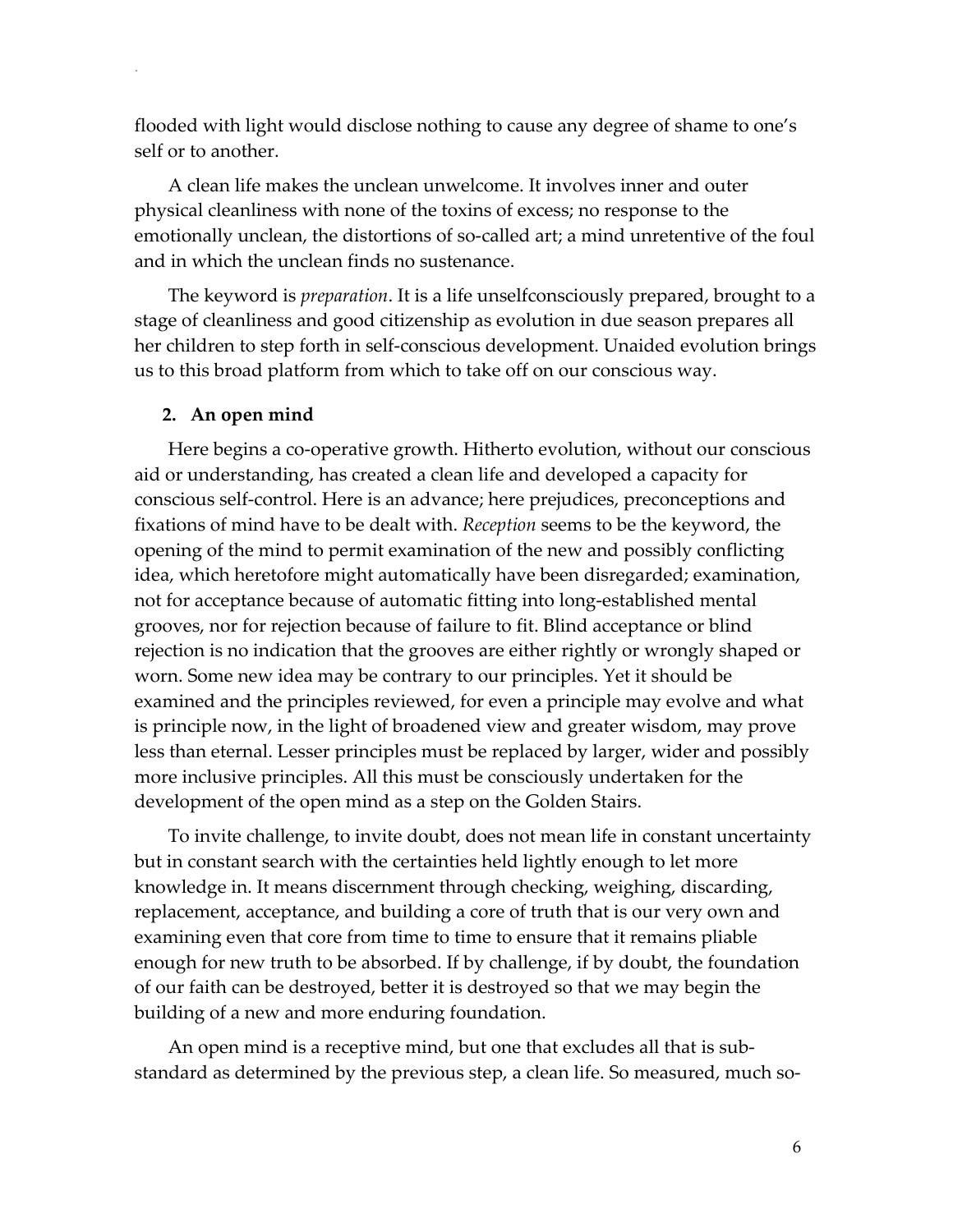called literature, much information that is only gossip, would find no entry. Then the third step comes to our aid.

#### **3. A pure heart**

.

Again the idea of cleanliness of life is stressed, for the word "pure" has a Latin derivation from *purus* meaning clean.

The heart is the testing instrument that determines what the mind shall transmit. The mind accepts and rejects but it also retains and transmits to others. The heart exercises a selective function. It sifts and weighs more surely than the mind alone. A pure heart will permit the mind to transmit only the true. It will reject the false, the wrongly motivated, or the hurtful. "Blessed are the pure in heart for they shall see God." In this biblical passage, "see" means to recognize or know God. They shall recognize or know what is good. The heart is the perceptive instrument that comprehends and understands. The heart transmutes, for while the mind receives and examines all, the heart permits the giving forth of only what is true. The keyword of the step is *transmutation*.

#### **4. An eager intellect**

"Eager" comes from the French and means sharp or keen, ardent, burning, quick, enthusiastic. "Intellect" is essentially a Latin word meaning perception but implying more than curious observation. It really means a willingness to know, a search to comprehend. An eager intellect is more than the open, receptive mind. It is eagerness, ardor of search for knowledge.

Openness of mind has brought some knowledge of many things; many facets of knowledge in some degree have been examined; many channels of some kinds of knowledge have been opened; many interests have been stirred.

The pure heart has indicated values to the mind. Now eagerness of intellect is added—eager, active search. And *search* is the keyword.

Let us now review these first four steps of the Golden Stairs.

- A clean life— physical, etheric or magnetic, emotional
- An open mind—mental
- A pure heart—intuitional quality
- An eager intellect—the will

Starting with the equipment of the ordinary clean-living man (or woman) the broad basic platform of a clean life—we have mounted three additional steps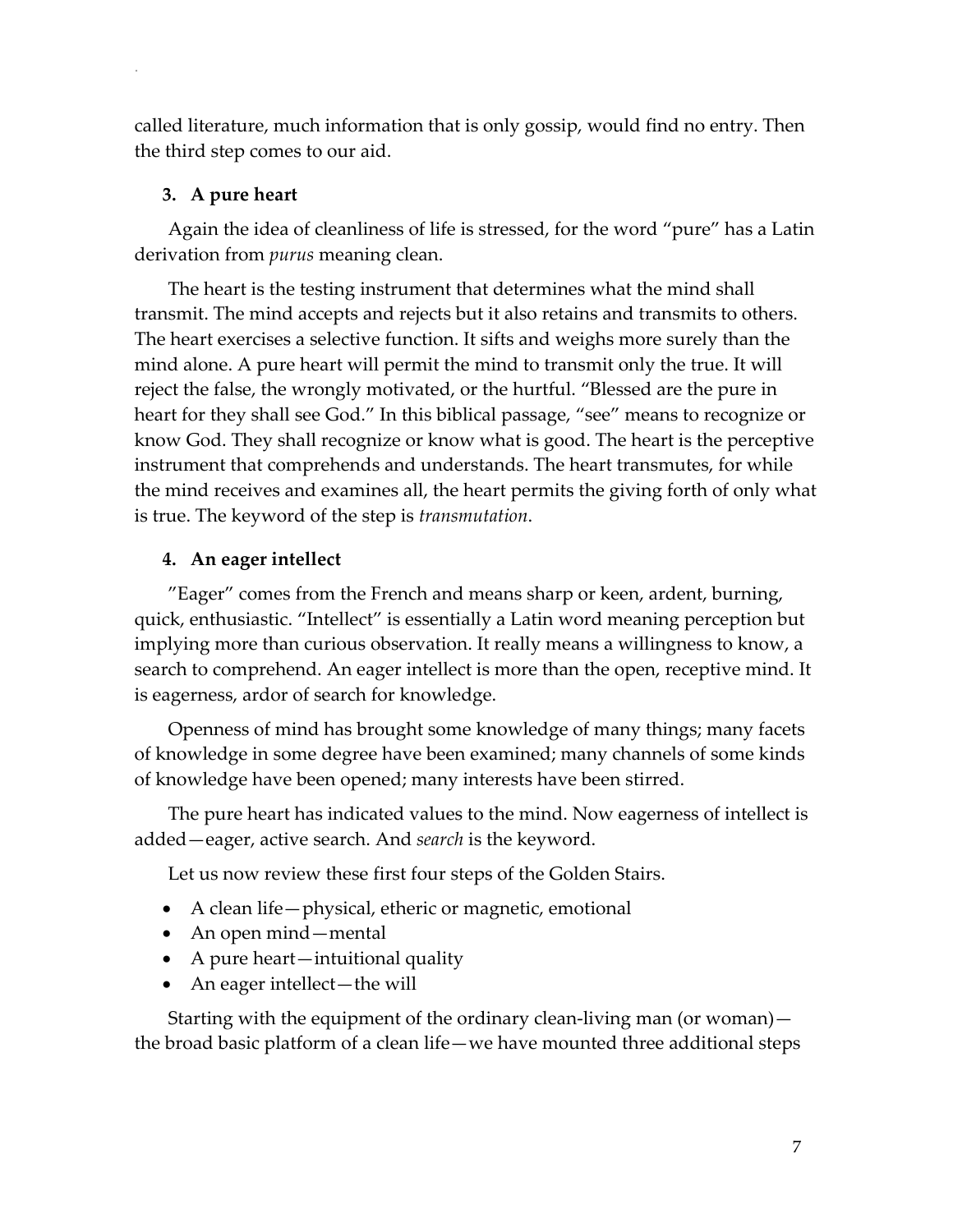bringing something of the mental, buddhic, and ātmic qualities (mind, heart and will) selectively, intentionally, and co-operatively into play.

In these first four steps we see the sequential calling forth in growing influence, of all the qualities and powers of humanity.

True, it is but the beginning of their emergence and exercise, but we are on only the four lower steps of the Golden Stairway. The training, however, has to begin here. There must be at least a fair beginning of conscious use and control before the next step can be approached. All of this has been an essential preliminary to the fifth.

From the broad foundation of a general evolutionary standard, a clean life, the next three steps are ascended with conscious effort and search with self-interest in the striving, for there is yet no consciousness of any spiritual purpose or vision of a spiritual goal or plan. The steps have been self-motivated. Discernment has been brought to bear, but all of this strengthening and preparation have been an unconscious approach to the unveiling. Then comes the fifth step.

#### **5. An unveiled spiritual perception**

.

Now comes the contact with the Wisdom. Throughout this process of preparation, there has been a gradual thinning of the veils, an opening of the mind, a purification of the heart, an eagerness of search. A fund of Karma has been unconsciously built up. Inevitably, this work, this eager search, this thinning of the heavy veils, must lead to a knowledge of the Great Plan, a realization of the purpose of life, and a dawning consciousness of an inner or greater Self.

Theosophy may be the medium of this knowledge but it is not the only approach, although it may be the most clearly defined. The keyword of this step is *realization* in the sense of recognition of the Great Plan, discovery of the nature of the Self, the opening of a new and larger life. The mind, the will, and the heart have been partly trained. They are now directed to new and higher control and purpose. No longer is it just what the mind perceives that governs, even though supported by the judgment of the heart. A new force enters, based upon a spiritual purpose. Lower claims have been transcended, the faculties brought under some control. There is still a consciousness of many limitations, but the vision is now upward; a new direction comes into living. The building starts on a higher level for now we have become responsive to the higher Self and gradually give lesser heed to the claims of the lower self.

It is in this stage of the unveiling of spiritual perception that there comes the understanding that limitations are self-made, and then the beginning of power to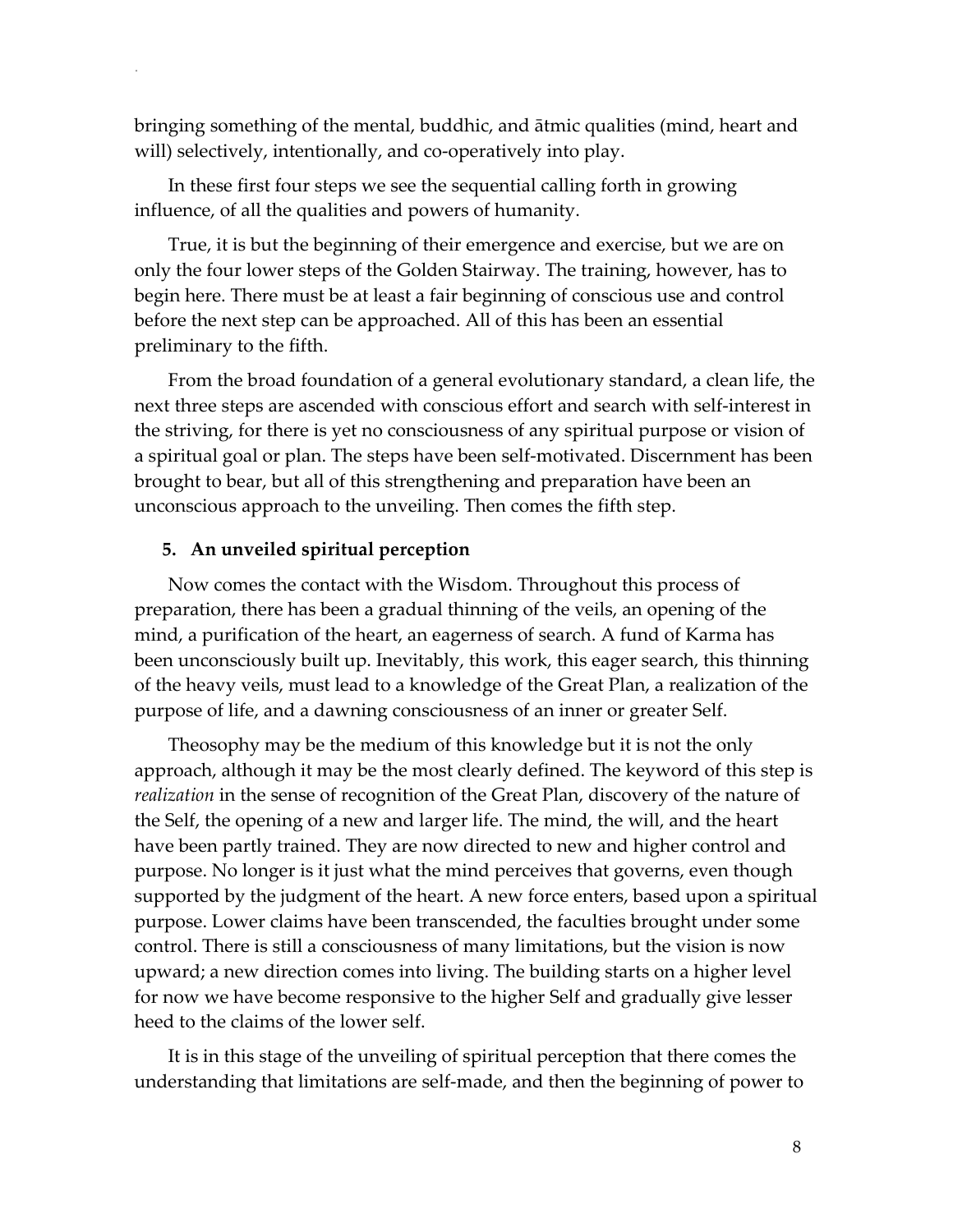live beyond them, the transforming of self-created circumstances. Someone has said or written: "Nothing splendid has ever been achieved except by those who dared to believe that something inside themselves was superior to circumstances." Karma as a law of justice now comes to be recognized and therefore accepted, and a collateral meaning, "work," adopted.

A reorientation takes place with this ascension of the fifth step. There is a changing emphasis, a higher purpose, a deeper living; the influence—possibly through meditation—of one of the Elder Brethren; an understanding that human beings live under spiritual law and that that law should now be consciously invoked, consulted, and applied.

To the degree that the unveiling proceeds, the life and affairs cease to be governed by outer circumstances and attractions, but are governed from within. Gradually the mind and all the faculties are released for co-operation in consummating this newly unveiled understanding. With a new goal, spiritual perception keeps the eyes upon it and all thought, feeling, and effort in accord.

As has been stated by one theosophical writer,† there arises the "endeavor to become the constant seer of love and unity, and constant knower of the truth about things and their fleeting relations to the permanent life." It is with this permanent life that those to whom this unveiling has come, now become concerned. Constancy may be difficult but when once there has come the dawning of this spiritual perception, the new direction—though it be varied and even sometimes overlooked—can only be but temporarily forsaken. Active work and service take the place of passive goodness. Responsibility and duty assume a deeper meaning. It may perhaps add complexity to living, but in the midst of the struggle, the vision that comes with the unveiling brings, as it were, oil to the machinery of life, removing the frictions, adding to the power.

Continuing with our survey of the other steps on the Golden Stairs, the fifth which we have just examined as the step of realization and of purpose—again provides the broad base for the succeeding four, which are expressive of relationship.

#### **6. A brotherliness for all**

 $\overline{a}$ 

.

We see immediately the effect of the unveiling and the essential sequence. The first four steps represent the acquirement of personal capacities, cleanliness of life, openness of mind, purity of heart, and eagerness of search. Then the unveiling, the

<sup>†</sup> Ernest Wood. *The New Theosophy*. Theosophical Press, 1929.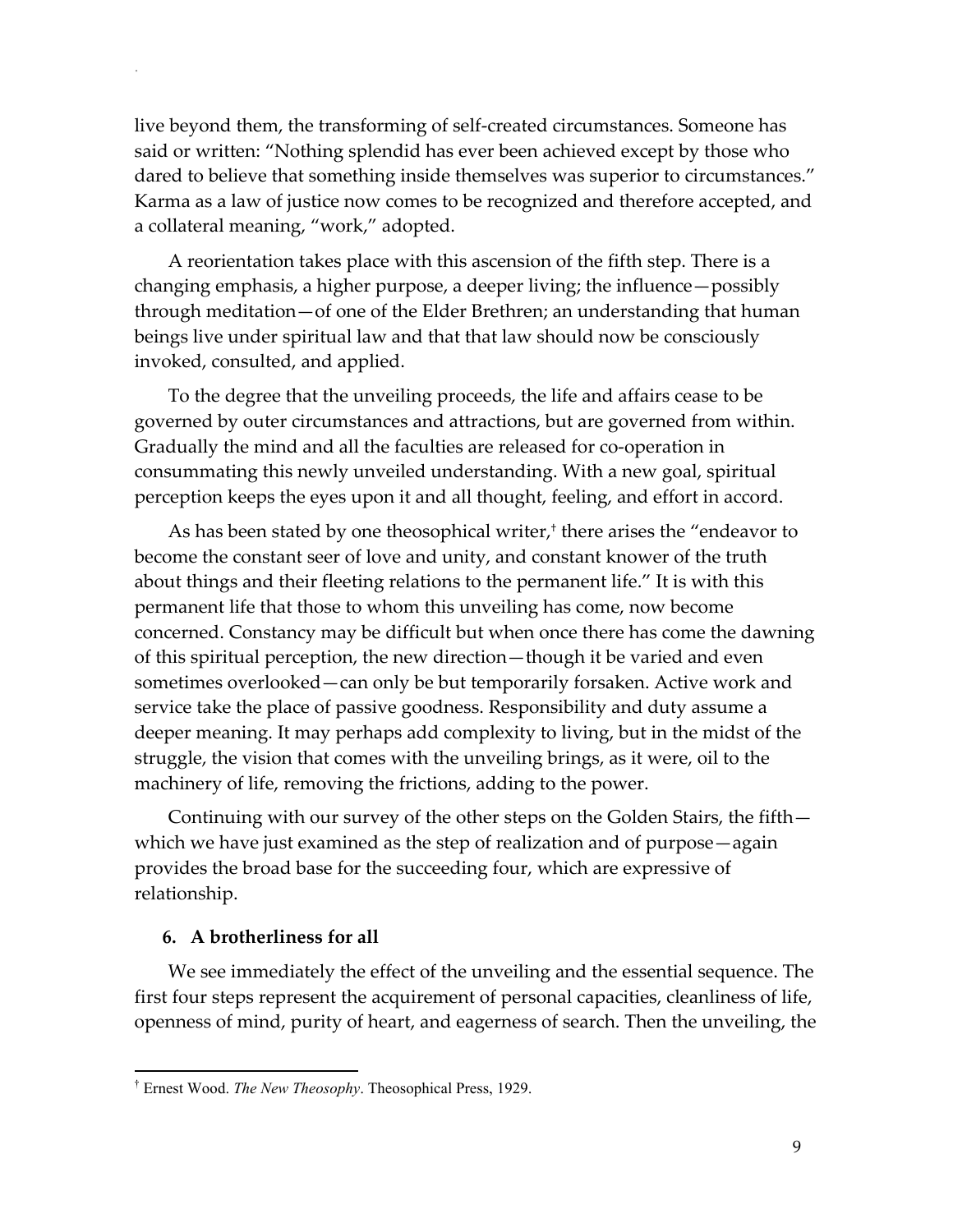discovery of spiritual plan and purpose, causes these capacities to be outwardly turned. From the sixth step there is a looking out and, as it were, an outpouring in a sense of gratitude and thanksgiving, of a brotherliness that includes all. For when from the unveiling there follows the deep realization of the spiritual oneness of humanity, none in the end can be excluded. There can then be no limit, for if the brotherhood is real, it cannot be withheld. There cannot be the living of two lives, one of brotherhood given—one of brotherhood withheld—and therefore no brotherhood at all.

#### **7. A readiness to give and receive advice and instruction**

.

If an all-inclusive brotherhood is a difficult condition to attain—as it obviously is—how much more difficult this seventh step: to give advice, to offer it truly and with wisdom so that (if taken) good and not harm will result; to be responsive in offering advice but without urging acceptance; to be graciously unconcerned if advice given is not accepted.

Harder still is the listening to advice. It is a real test of brotherhood to listen to the advice of one who is trying to be helpful and, from any source, accept and apply that which is good and true. In such a brotherhood as the unveiling can reveal, both giving and receiving should be among the mutual joys of the brotherhood relationship.

And all of this applies to instruction as well as to advice if we happen to be placed where it is our function to be trained. If it is our responsibility to give teaching or training, then there is also the commensurate responsibility to present it acceptably.

#### **8. A loyal sense of duty to the teacher**

It is a law of the Guru relationship that only the willing and trusting can be taught. It is obviously true of the ordinary teacher-pupil relationship. It is ungenerous to listen to a teacher in pretence and disrespect. Learning from a teacher should be an act of confidence and trust but it does not imply a permanent commitment to accept. However, the brotherhood relationship that flows from the unveiling of truth surely includes learning one from another.

It is a law of Nature also that she teaches only the willing. Unlearned karmic lessons return again and again with increasing forcefulness until at last there is a willingness to receive the lesson. Farther and farther we wander from any fountain of truth until we are ready to be taught. Therefore loyalty is due to those who, for the time, are accepted as teachers.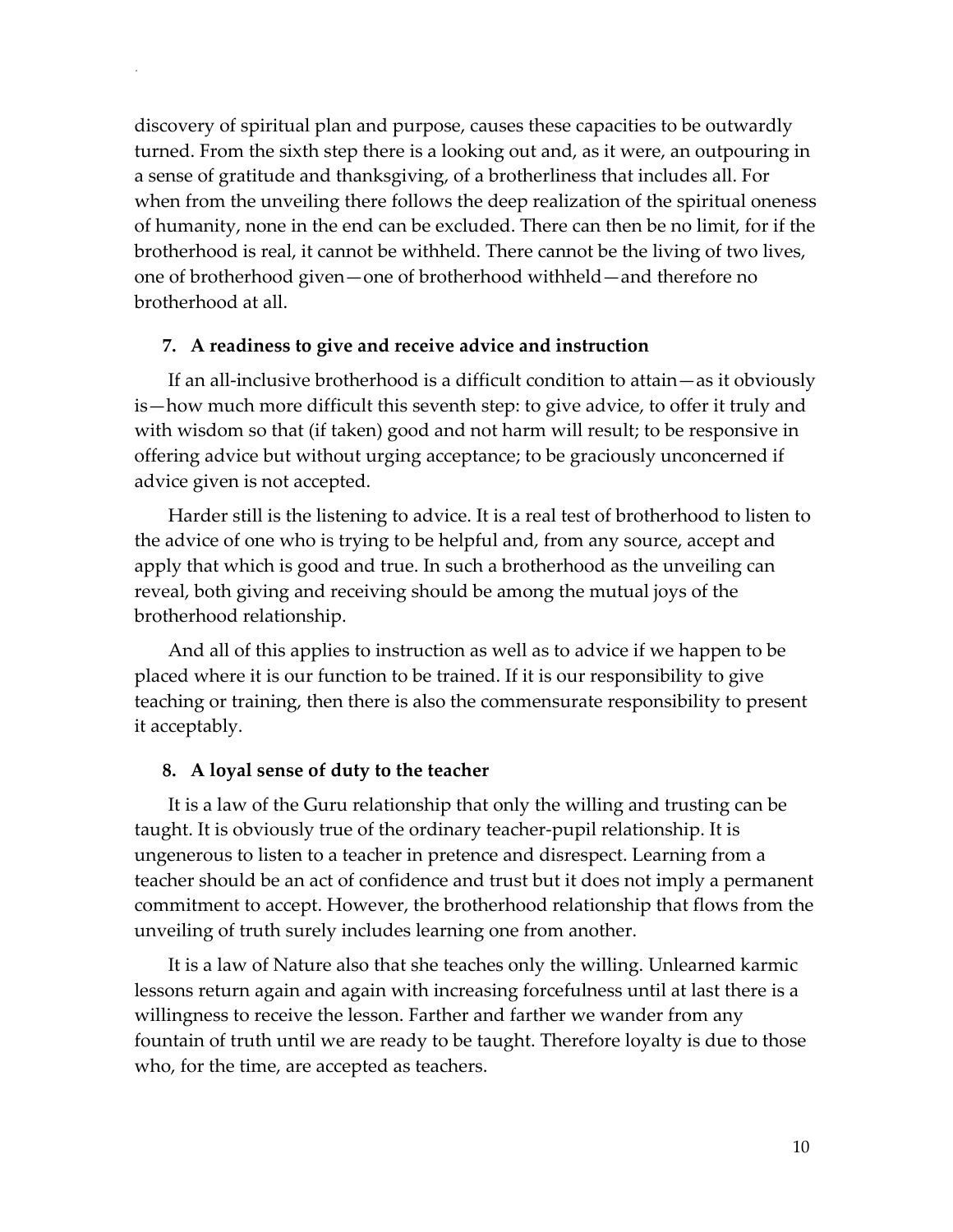#### **9. A willing obedience to the behests of Truth**

.

This surely implies confidence in the Truth, which the unveiling reveals to us. It obviously does not mean blind acceptance, with docility and mental inactivity, or any other negative state. It means instead an obedience in which the will is brought to bear to compel obedience to that which is now known to be Truth. Not merely an obedience born of desire or inclination, but an obedience to Truth created out of a Self-directed and thoughtful intent to follow it.

We have examined the, second group of steps on the Golden Stairs—steps of developing relationship to brothers, to advisers and instructors, to teachers, to Truth. Now come the stages of testing, of application, the final group of four steps up which the learner must climb to the Temple of Divine Wisdom. We have traveled with the learner through the stages of his gaining self-control, of a marvelous relationship of developing brotherhood, both essential and sequential stages on the way. Now comes the testing.

#### **10. A courageous endurance of personal injustice**

Each person must learn and bear for himself or herself. But if the unveiling has revealed Truth, and if Truth has been pursued, courage enough will be found. Less can be said of these steps: As the climb is made, each climber finds their way becoming more and more individual to themselves, for it becomes increasingly Self-chosen. The lessons are the same, the brotherhood and the relationships become stronger and ever more inclusive, but the way becomes more and more solitary.

"A courageous endurance of personal injustice." History both in and out of the Theosophical Society is replete with many magnificent and outstanding examples. But the trials come in the small as well as in the large. Silence is generally a concomitant of this enduring. Self-defense has been left far behind, but defense of the Great Work is never forsaken.

#### **11. A brave declaration of principles**

This is a test of our knowledge, our certainty, and our convictions. But it is no less a test of our discrimination and finesse. A declaration of principles will be no less brave, no less effective for being gentle and tactful. An uninformed fanatical defense may likely have an effect opposite to the one intended.